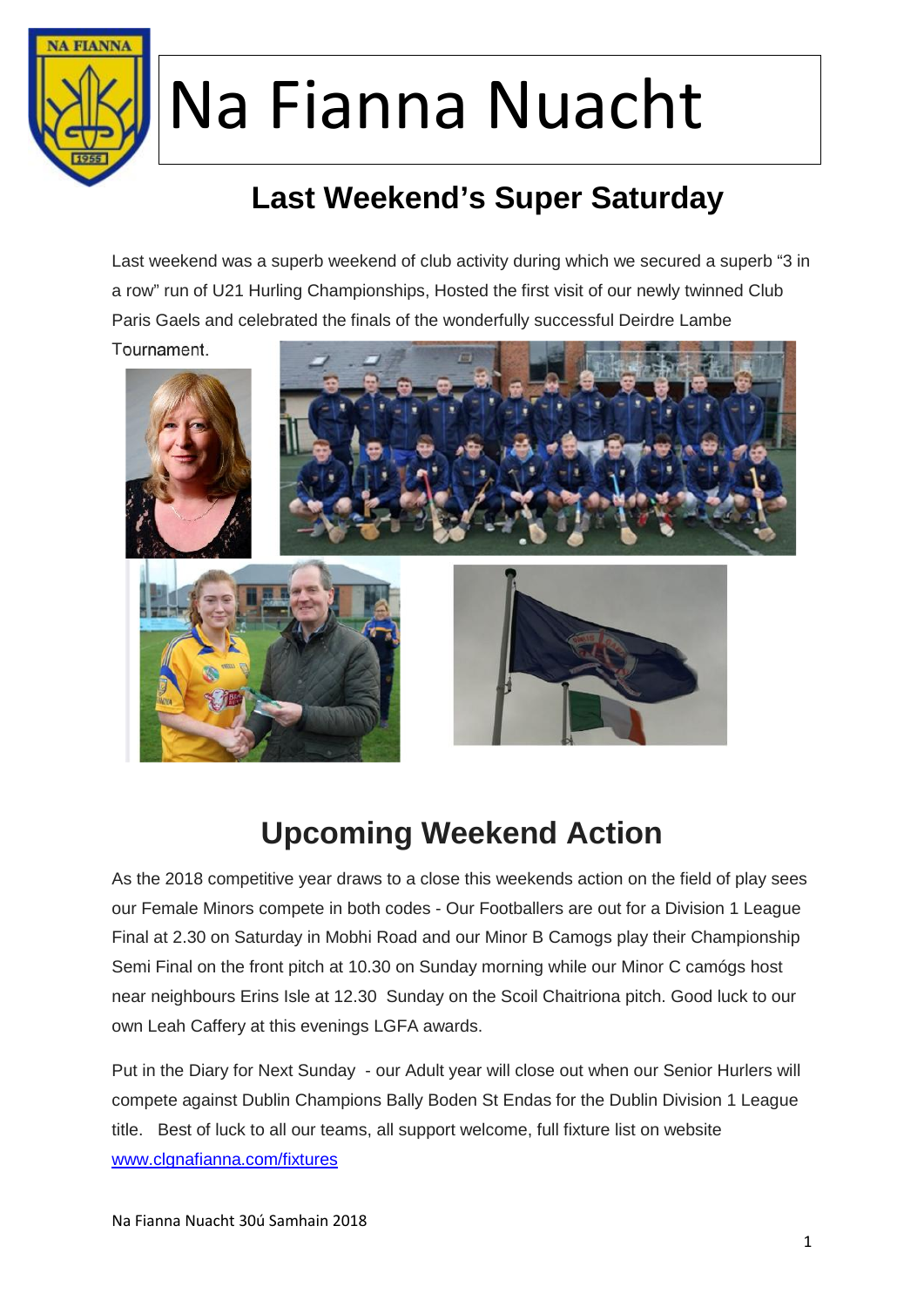

### **U21 Hurlers clinch 3-in-a-row in dramatic fashion!**

#### **by Sean Burke**

Na Fianna **3 – 18** St. Vincent's **1 – 18 (AET)**



**Back row (l-r)**: D Ryan, A Buggy, S Baxter, C Currie, J Tierney, E Skelly, D Burke, P Buggy, H Fenlon, E O'Dea, P Feeney, N Loftus **Front row (l-r):** L Stacey, A Moran, K Burke, C Doran, D Lacey, G King, D Bergin, M Murphy, C Kelly, S Currie

Na Fianna's U21 hurlers were triumphant in O'Toole Park on Saturday afternoon, overcoming a resolute St. Vincent's outfit and in the process winning a third consecutive U21 'A' county final. Indeed it took extra time to separate the 2 teams in what was a pulsating contest throughout.

A Colin Currie free got Na Fianna off the mark, however it was Vincent's who started the brighter. They won an early penalty after Eoin Skelly was harshly adjudged to have bundled the opposing full forward over in the square. Skelly had no chance with the resultant penalty which was despatched into the corner of the net. Vincent's tacked on a couple of points to build up an early lead. This Na Fianna team is made of stern stuff though and they gradually started to stamp their authority on proceedings. Sean Currie sent over a classy point from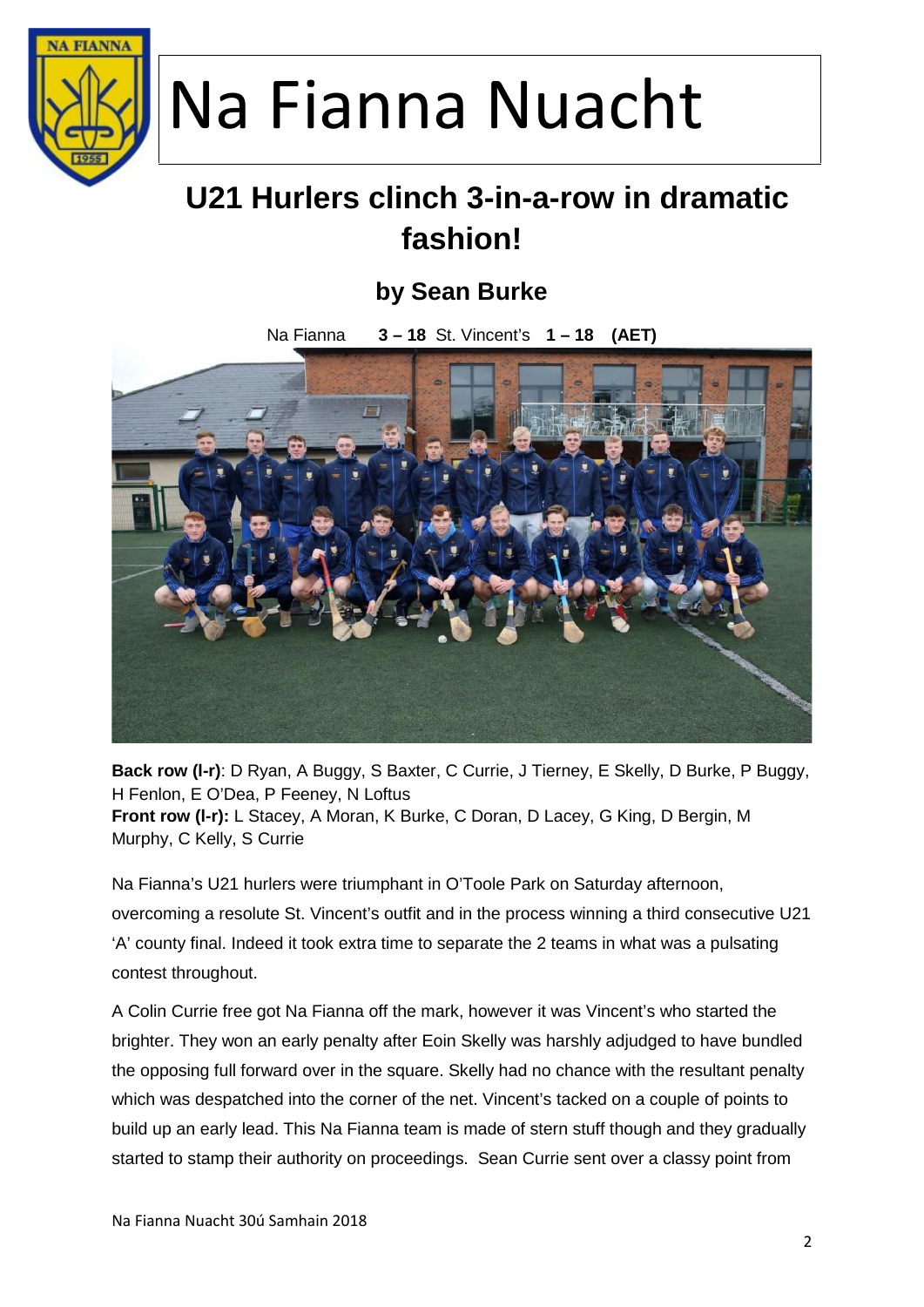

near the side line and then we hit a purple patch. Big Padraig Buggy, who has been a revelation on the edge of the square in this campaign, reacted quickest to an under-hit free and bundled the ball into the net. Within a matter of moments Buggy struck gold again with another poacher-like finish after a goalmouth scramble. At this stage we had found our groove. Dónal Burke began to motor in the half forward line with a couple of nice points, and Peter Feeney had to settle for a point when his bullet was expertly deflected over by the Vinnies net-minder. Our defence was getting on top in this period as well. Kevin Burke won some vital ball in the half back line and Neil Loftus was taking no prisoners in the corner (he didn't lick it off a stone!). We went into the half time break with a commanding 6 point lead (2-07 to 1-04) which was reflective of our dominance.

The gap was by no means an unassailable one however, and Vincent's came out in the second half with the bit between their teeth. They gained a foothold in the middle of the park and started to chip away at the lead with a number of points. Our scores began to dry up in this period and we were reliant on the accurate Colin Currie from frees and play for most of the second half to keep our noses in front. All the momentum was with Vincent's though and our defence was under serious pressure, not helped by the whistle-happy referee. Micheál Murphy was introduced mid-way through the half and he stemmed the flow somewhat, getting stuck in and winning some dirty ball. Time was running out and we thought we were going to hold on by the bare minimum, but a booming puck-out from their keeper was caught by Conor Burke (who was their scorer in chief all afternoon) and he won a free in front of the posts. This brought the teams level and the ref duly blew for full time. 20 minutes of extra time was on the cards, the crowd certainly getting value for money!

Na Fianna had been in this position in the semi-final against Brigid's but all the momentum seemed to be with the Vinnies boys now. The first half of extra time was a tight affair and the teams went score for score, with Currie popping over a couple of hard-earned frees. At half time of extra time it was anybody's game. It looked like it might take a moment of magic to separate the 2 teams, and that's exactly what Na Fianna got at the start of the second half. Eoin O'Dea, having just been sprung from the bench, won a great ball in front of his man before making a bee-line for the goal. He unleashed an unstoppable shot to the roof of the net from about 25 yards out. Not bad for a footballer! Our sideline was all sorts of fired up at this stage but on the pitch there was only calm heads. Our defence held out in the face of the inevitable Vincent's onslaught. Conor Kelly cleared some great ball and Skelly stood firm between the sticks. The subs played their part too, Aodhán Buggy thundering into the game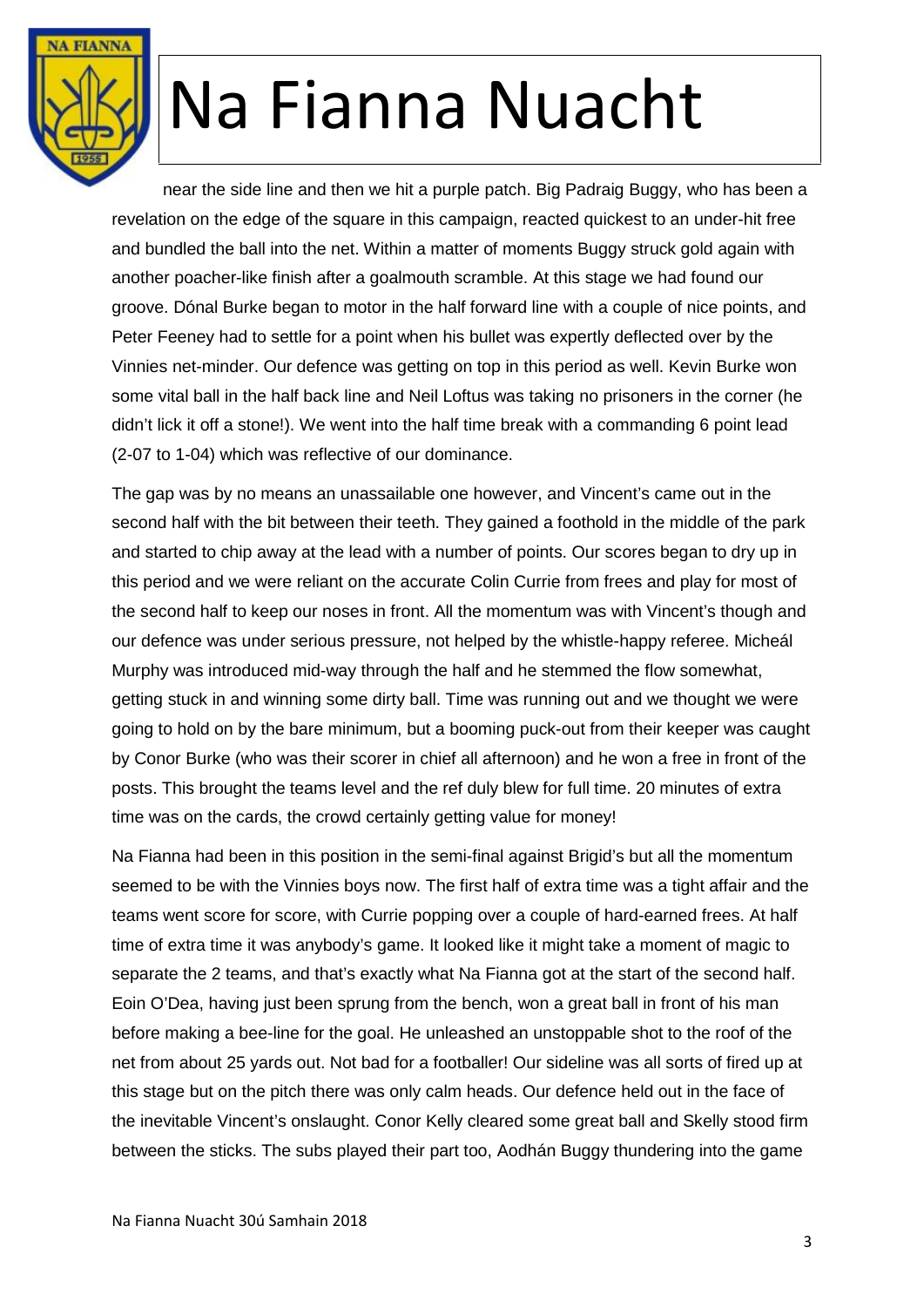

upon his introduction. Dónal B put the icing on the cake with a couple of booming scores from down town and ,with that, victory was ours on a final score line of 3-18 to 1-18.

The historic win was well deserved by this group of players who have put in a Trojan effort over the past number of weeks. A few players valiantly played through the pain barrier on Saturday which was testament to their fighting spirit, none more so than Hugh Fenlon at full back. Huge credit must also go to manager Dermot Moran and his extensive backroom team on the work that they put in. In his acceptance speech, captain Padraig Buggy fittingly paid tribute to all the mentors who had been involved with these players down through the years and helped shape them into championship-winning hurlers. It has been a remarkable number of years for our underage hurlers and one can only hope that this will be the springboard for further success down the line.

Comhghairdeas le gach duine!



Na Fianna: E Skelly, C Kelly, H Fenlon, N Loftus, K Burke, D Ryan, S Baxter, D Bergin, C Doran, G King, P Feeney (0-2), D Burke (0-4), S Currie (0-2), P Buggy (2-1), C Currie (0-9, 0-6f)

Subs: M Murphy, E O'Dea (1-0), J Tierney, D Lacey, A Buggy, L Stacey, A Moran

Management team: Dermot Moran, Eamonn Rainsford, Phil Kelly, Liam Burke, Niall Madden, Shane Barrett, Mairtín Quilty

Medical team: Dee Quinn (physio), Dónal Buggy (doctor)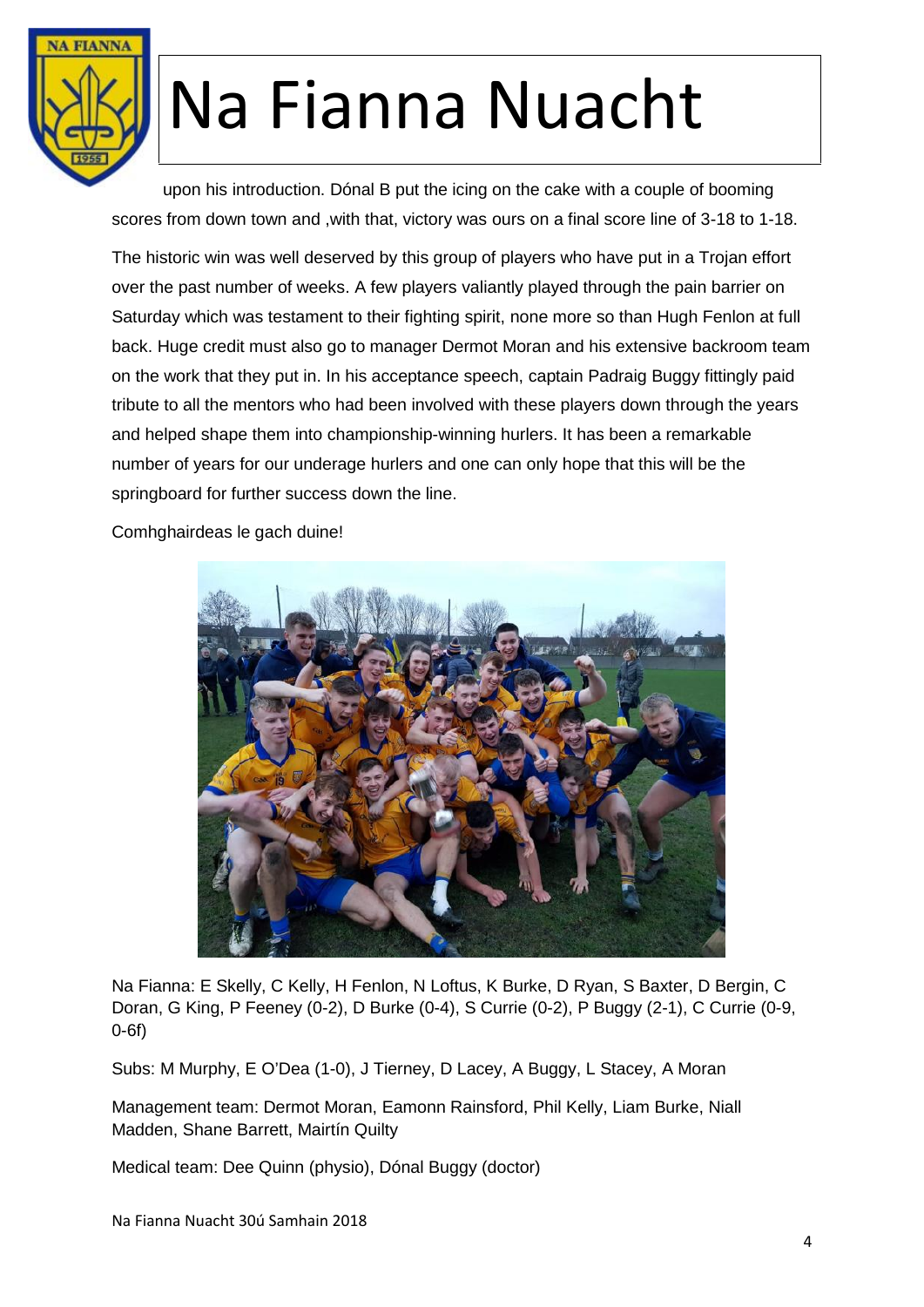

#### Deirdre Lambe Tournament 2018



### **Grass Pitches Closed**

With the winter period upon us and the weather deteriorating, the Facilities Committee, as per club policy have closed all grass pitches from November 18<sup>th</sup> 2018 until February 2019. The only games permitted are the remaining official County Board Championship and League games.

No training or challenge matches will be permitted on grass pitches until next February at the earliest. Please do not request the use of them for this period. The All Weathers will be open and Winter Schedule is in place for teams. Míle Buíochas for your co-operation throughout the year.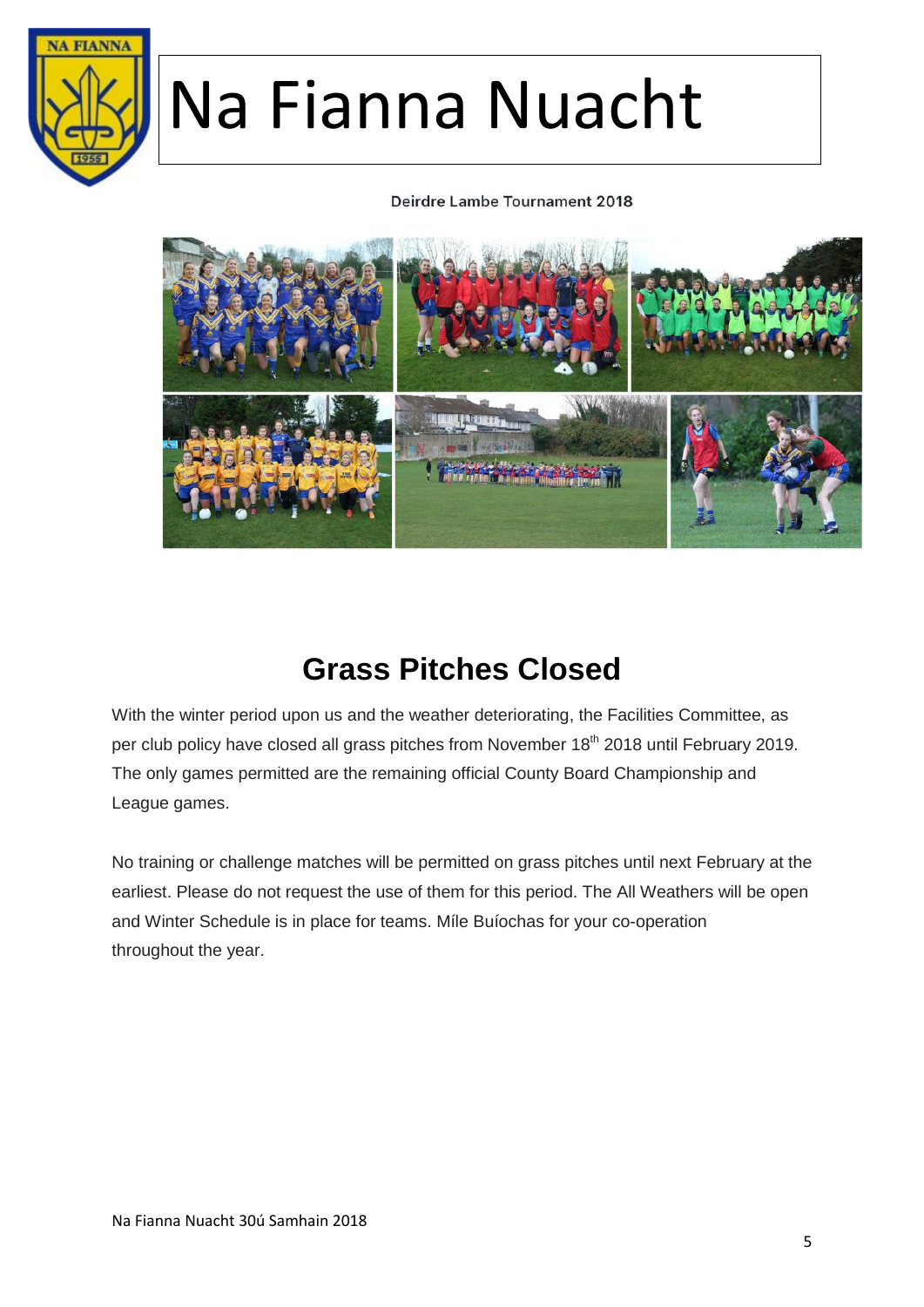

### **Margadh Na Nollag this Sat in Scoil Mobhí**

Good luck to our neighbours Scoil Mobhi on Saturday as they host their annual Christmas fare- if your around please drop in and support !

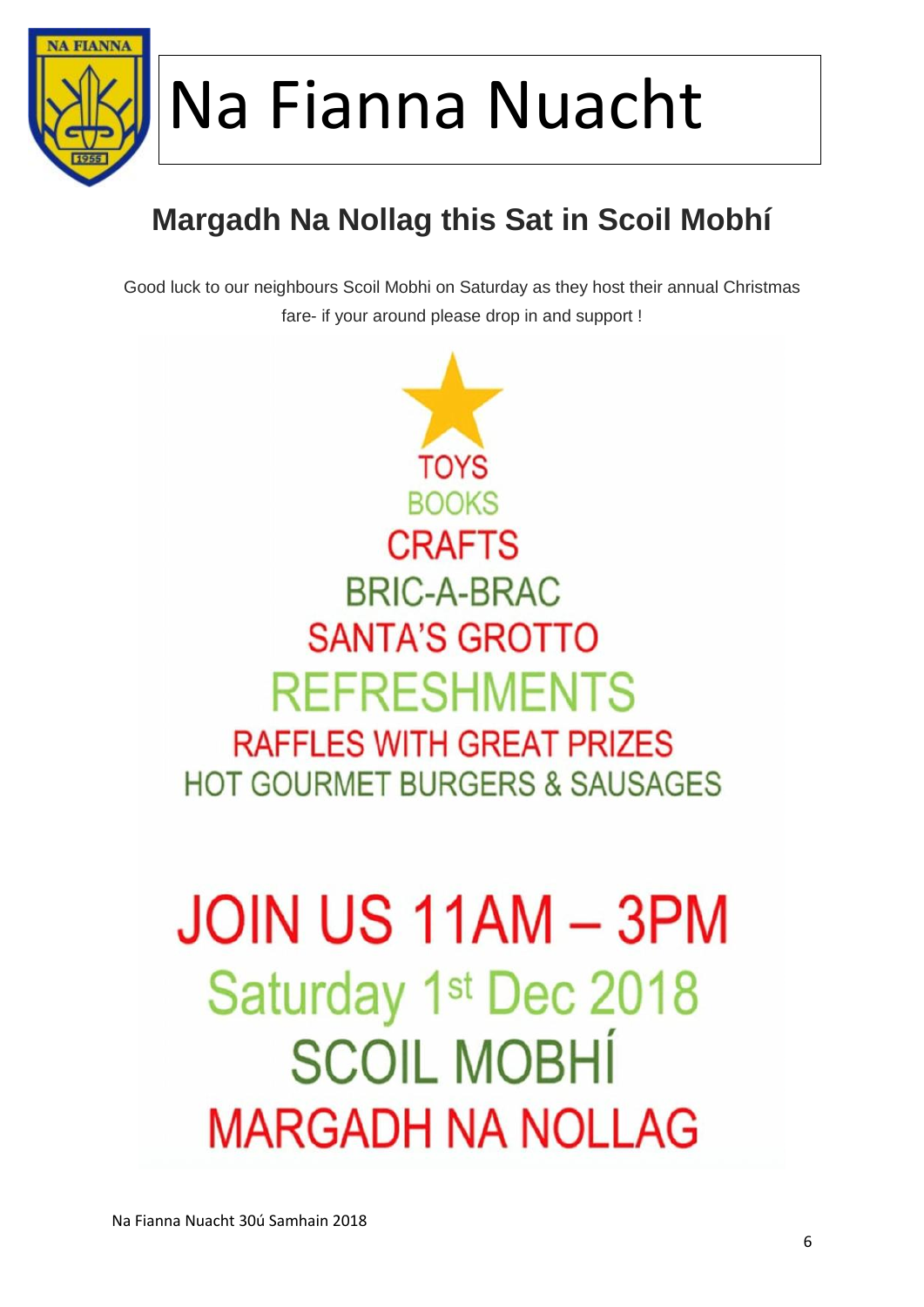

## **Would €12,250 make a difference this Christmas?**

**Play the club Lotto this week.**

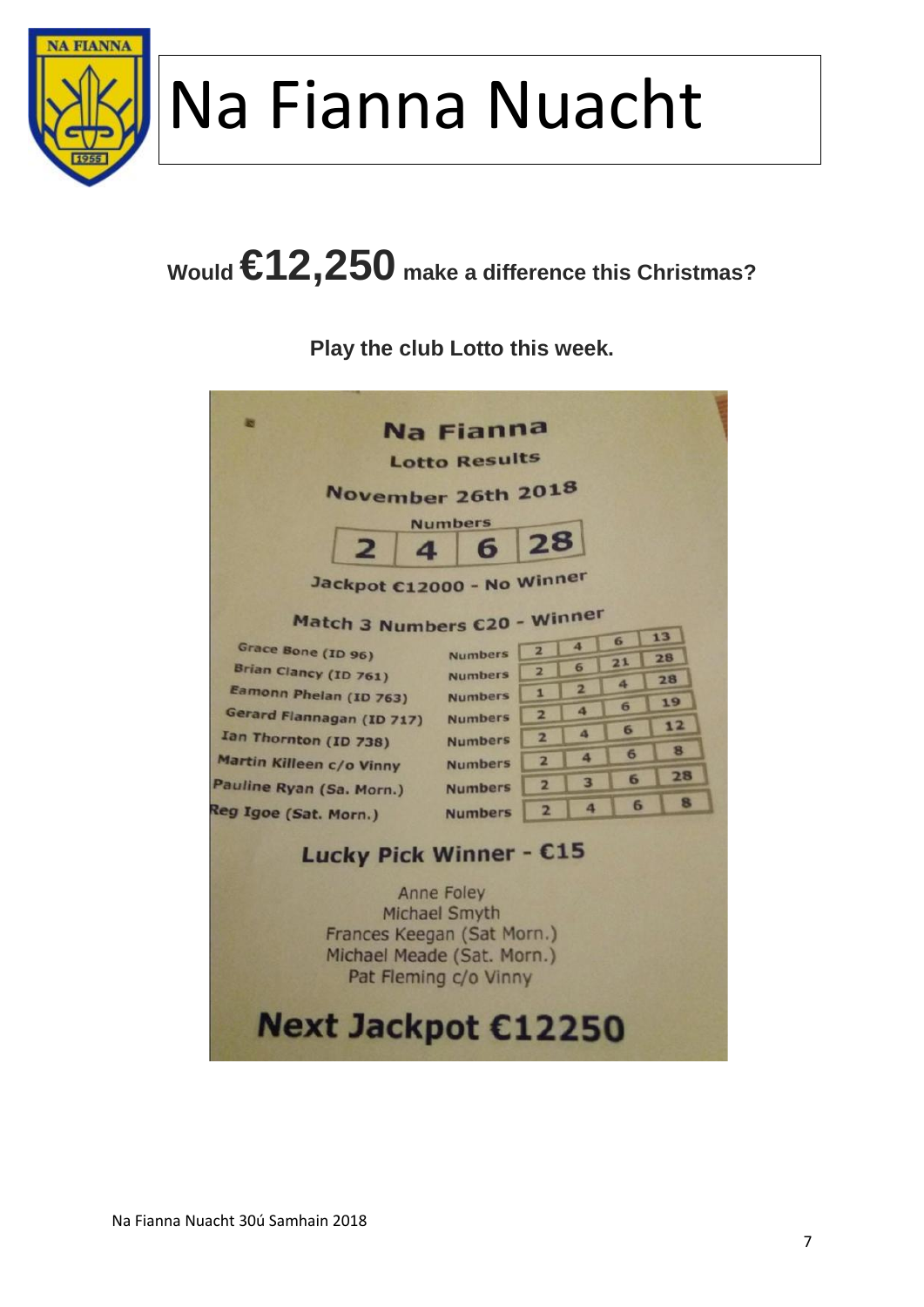



### **Touching Tribute from Victorous U21 Captain to 1997 Group**

The 1997 age group is full of great friends, great lads and great hurlers. The 97s managed to win every championship they played as a team from u15 all the way to u21. This team has produced countless memories that will be cherished forever and it is hugely important to remember those who put this team together at the nursery, created the foundation, taught us the skills and encouraged us to keep playing this game of ours. A massive thank you to Peter Pringle, Finbar Gaffney and Donal Buggy. These three men brought us down the country to play the best teams and to associate hurling with great days and memories. True hurling men and the founders of this special 97 team.

At u14 a new management took the reins and steered us through some very successful years. Odhran "oranges" O Maoileidigh and Feargal Breathnach were coaches for 1 year each. Smart enthusiastic guys who brought a lot to the team. Through it all Daire O Maoileidigh was there. Each year driving us on that little bit more, trying to squeeze another 10% out of us each training session. It was incredibly lucky to have a top quality inter county level coach at such an early age and for so long. Daire was our coach from u15 all the way through until our last year of minor. He taught us how to hurl and for that, we are forever grateful.

Finally, to the men in charge. Paddy Oliver, ever present going about his jobs never looking to be in the spot light. He always put in Trojan work behind the scenes to the point that we may never really know the full extent of the amount of work he did for us. To Billy Fenlon who would have loved Saturday's occasion so much. Another man who always stood out of the spot light. He was a great man to read a game on the sideline, see switches and changes and great to have 1 on 1 words with players and had a great relationship with every player. He is hugely missed on the line and also away from the pitch.

Now to the boss. We had an intercounty manager from the age of 14. The knowledge he brings to the game and his insight into not only opposition, but also to ourselves. He knows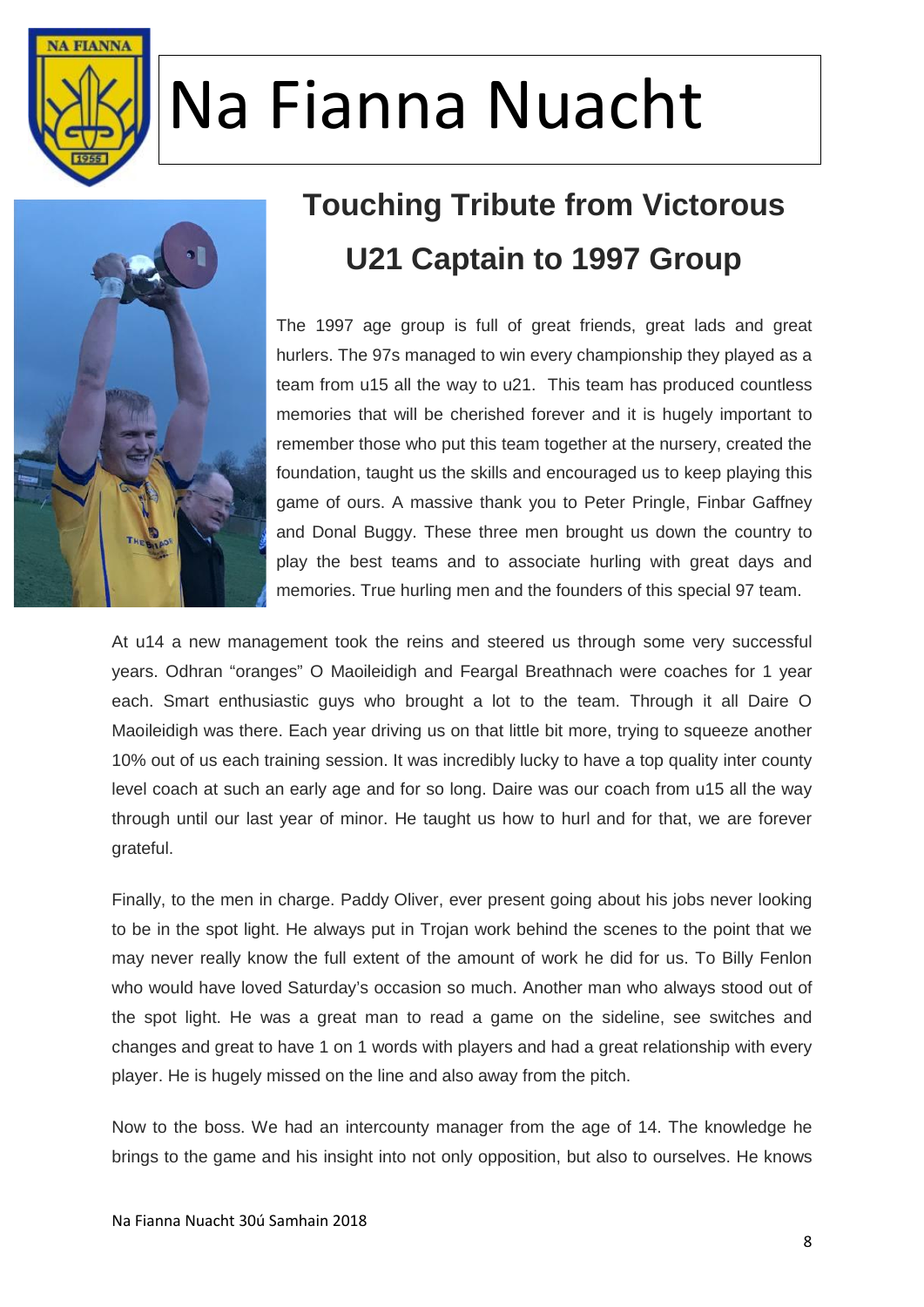

our 97 team so well and created the most successful underage team Na Fianna has ever seen, an accolade that will never be forgotten. I am still working wit him, and hopefully the success will continue to flow. A massive thank you to our manager, Declan Feeney.

Last but not least, to the 2018 u21 management team. To Liam Burke and Phil Kelly for all the unseen work they do but also the great hurling brains they have, important figures to have around. To our coach Niall Madden, in his first coaching role you would have thought he was coaching all year round, a pleasure to work with on and off the field. And finally to Eamonn Rainsford and Dermot Moran, I couldn't name a more iconic duo. The scenes of pure and utter joy when "Rainsy" leaped into the air during the semi final dramatics. A huge thank you to these two greats of Na Fianna hurling who are now embedded in the history of the Na Fianna 1997 team

### **Fia - Na Fianna and Granny's Cake - Two Seasonal Successes**

Well done to Lesley, Gina and all the crew who arranged two really successful fundraisers to mark this time of year - Gina arranged the sale of Fia - Na Fianna a set of Hot Chocolate kits for the season. They proved a great success and were sold out by 10.30 at the nursery.

Lesley Jamesion - was on hand over the last few weeks selling raffle tickets for Grannys Christmas cake and the final winner was our own sweet toothed thespian Mark Brabazon. All

around to the Brabazons then for the Cake!!





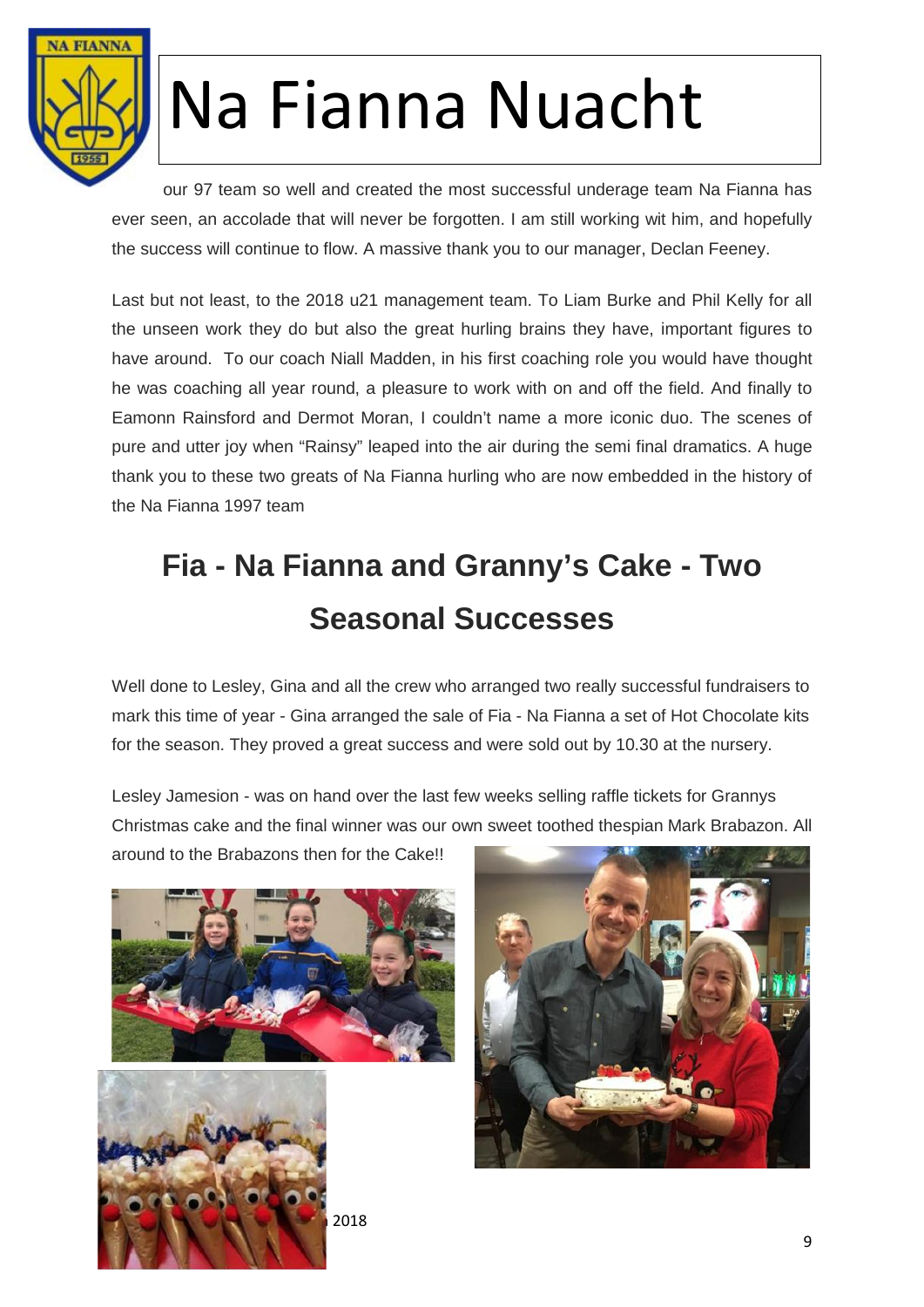

### **Leinster Council Bursaries**

Proud of our two Club Members Cathal Caverely & Meabhdh Ní Dhalaigh recipients of Leinster Council 3rd Level bursaries in Portlaoise Tonight. Maith sibh #NaFiannaAbu #HeartOfTheCommunity



Congrats to club members Meadhbh Ní Dhalaigh and Cathal Caverely on their awarding of Bursaries for their work in the promotion of Gaelic Games at Third Level. They were among 21 individuals from the province who were presented with their awards last Tuesday in Aras Laighean Portlaoise by Leinster Chairman Jim Bolger. Remarkably the club was the only club to have two receipients - fair play and congrats to Meadhbh, Cathal and their proud families.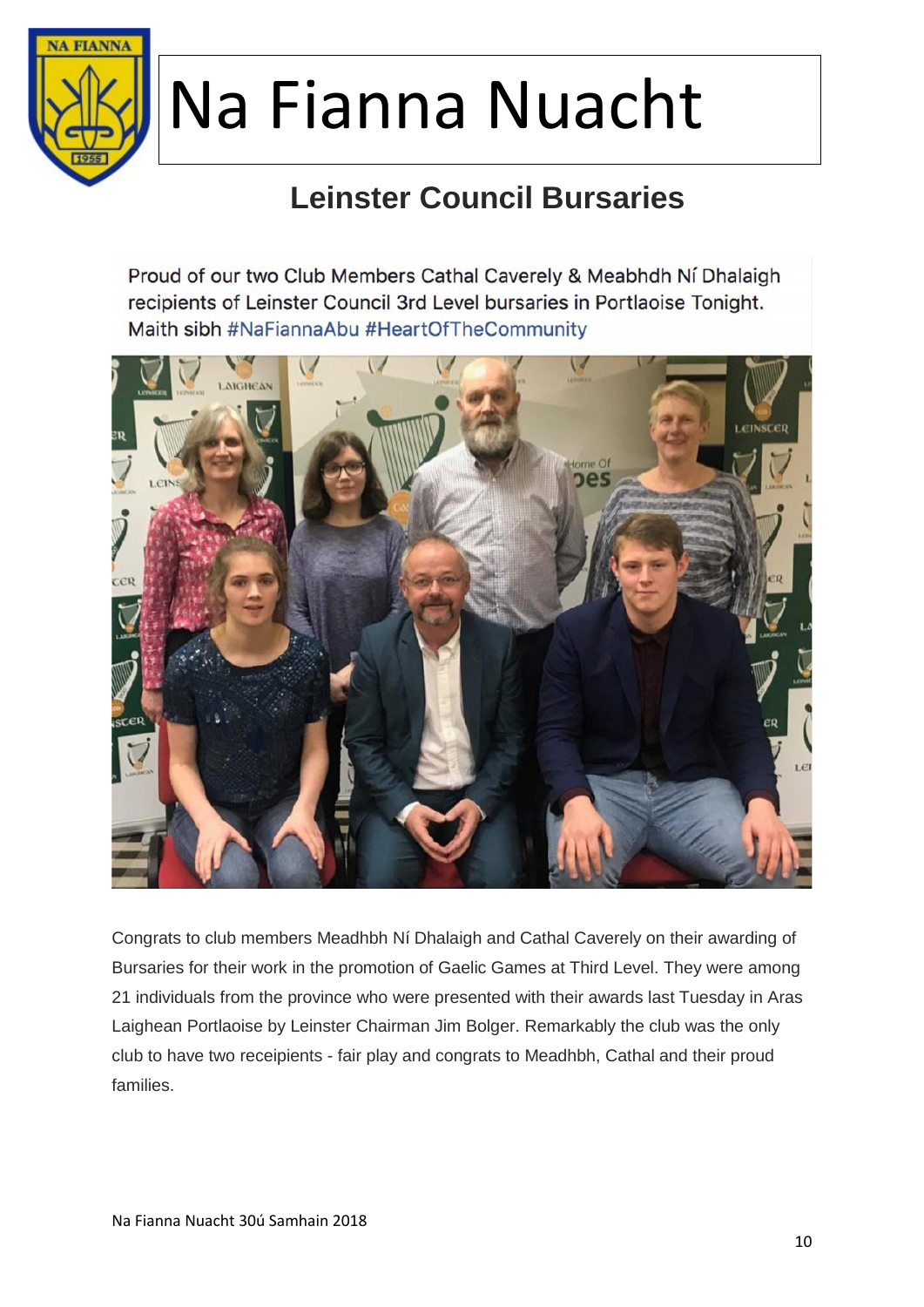

### **Art Exhibition in the Club House**

Have you seen the Photography Exhibition currently on display throughout the club? *An Ghaeilge mór thimpeall orainn / Seeing the Language* is a photographic project currently visiting Na Fianna which illustrates the visible presence of the Irish language in everyday discourse in Ireland in 2018. The underlying objective of the project is to raise public awareness of how the language is in many ways subtly embedded in our lives.



The project is a collaboration between Na Fianna's Fionán O'Connell and John Carroll and is their response to the Bliain na Gaeilge 2018 initiative of Conradh na Gaeilge. Well worth a visit.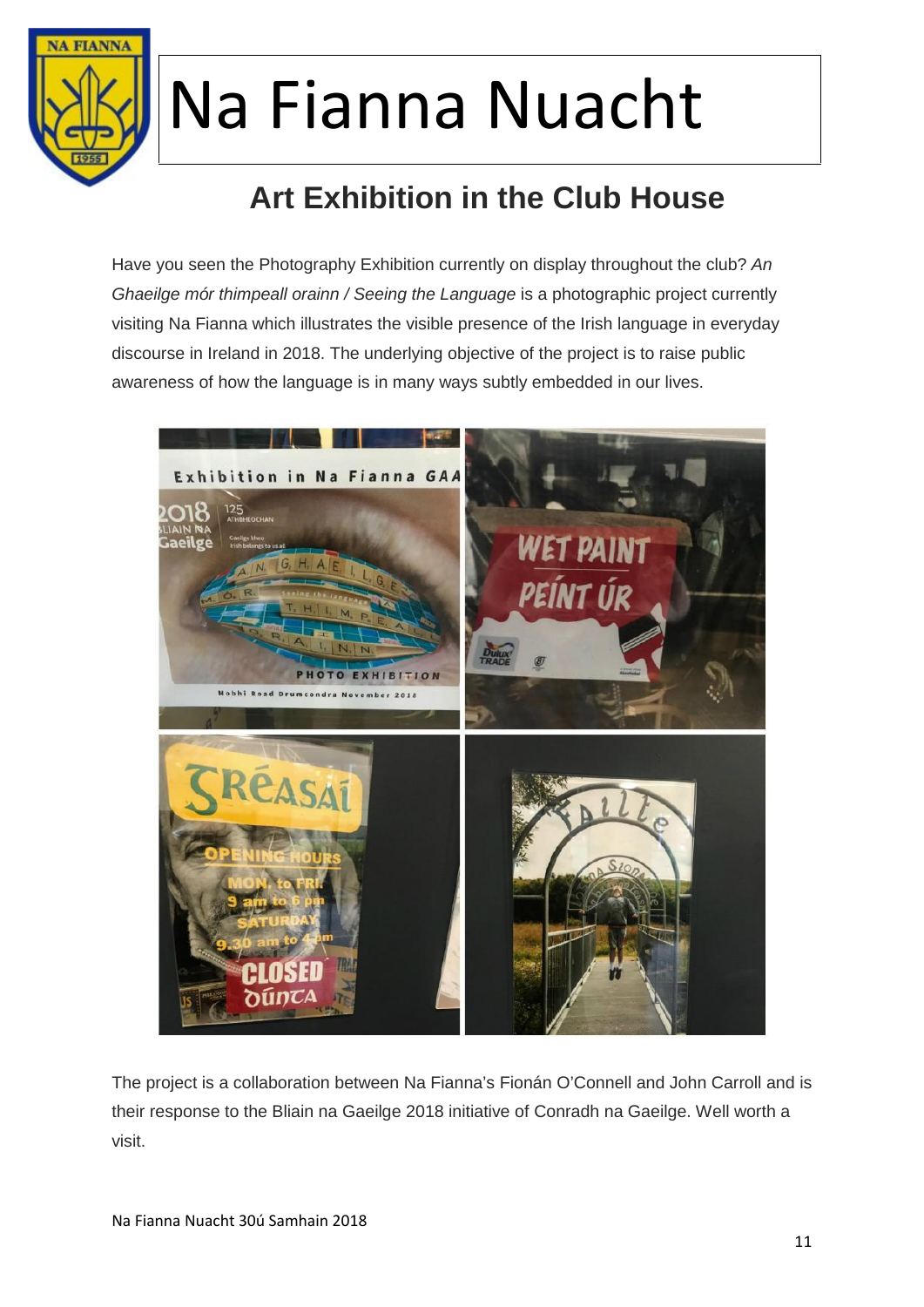

### **National Club Draw**

### **SUPPORT YOUR LOCAL CLUB**

Opportunity for your GAA Club to raise up to €20,000



The GAA National Club Draw, an opportunity for all clubs to raise up to €20,000 has come around again. Na Fianna has done very well from the draw over the last few years thanks to the generosity of Club members and the hard work and dedication of people like former Cathaoirleach Colum Cronin who took on the administration of the draw within the Club.

In 2017, Na Fianna was the highest selling club in Leinster and the previous year, 2016, in addition to achieving the highest sales in Leinster, we also had the second highest ticket sales figure in the country. Over the past four years, Na Fianna has raised, between ticket sales and prize money, the impressive sum of  $60,000$ . The hope is that the Club can replicate its success of the last years in selling the majority of the 2,000 tickets available to it.

Tickets for the Draw are sold nationally, cost a tenner each Tickets are now on sale in the Club and can be bought this weekend at Saturday's Nursery.

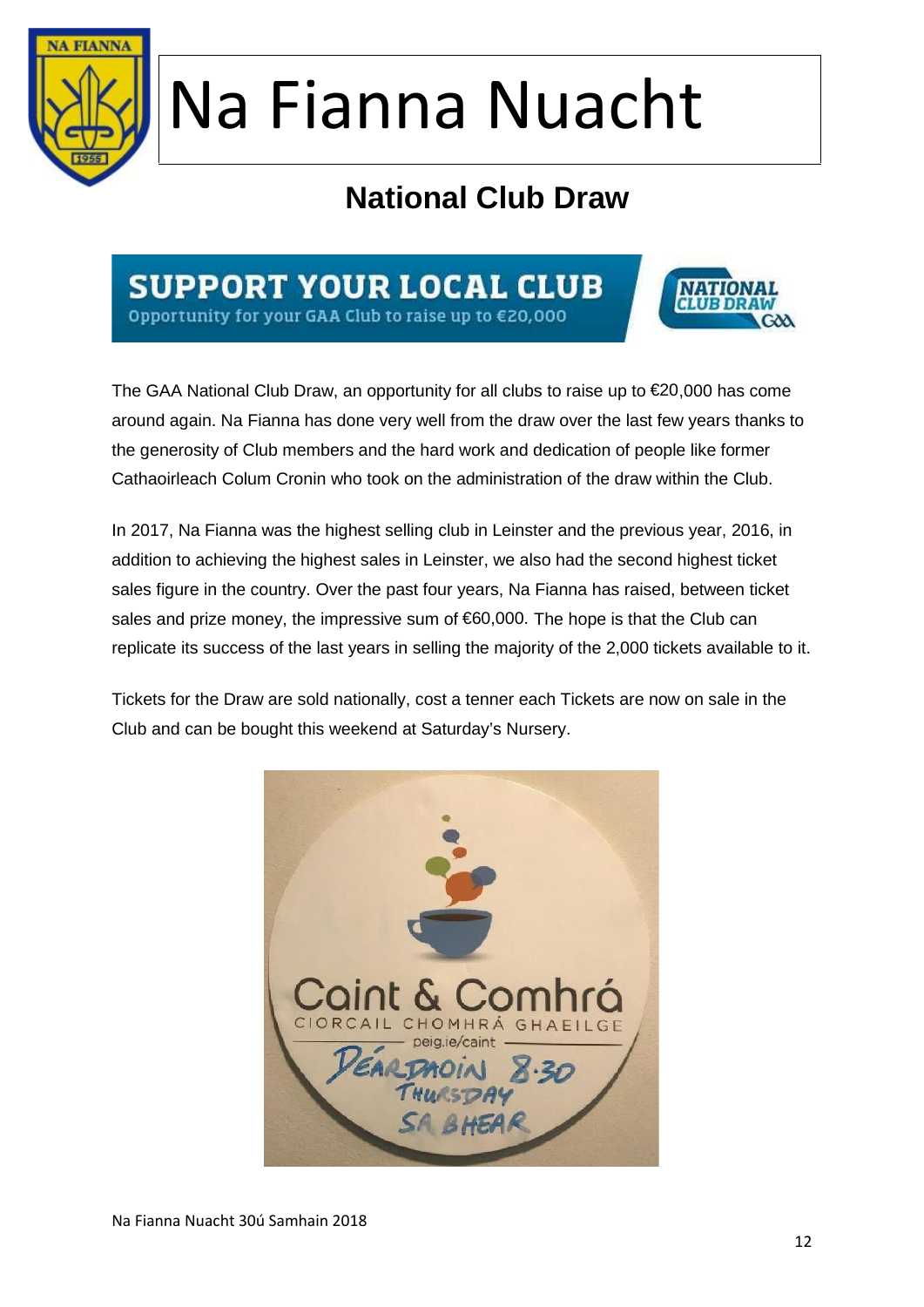

### **Members' Subscriptions Due**

Membership subscriptions for 2018/2019 are now due and can be paid in a number of ways. Subs can also be paid online here: http://www.clgnafianna.com/membership/ or in the club office Monday to Friday 9.30am to 1pm.

### **Club Shops Open Tomorrow**

The Club Shop and the Hurley Shop will both open tomorrow (Saturday 1<sup>st</sup> December). The Hurley Shop will open from 9-12 noon and December opening hours as follows; Thursdays and Fridays 9-1pm and 2-5.30pm (both days) and Saturday mornings 9-12 noon up to and including Saturday December 22<sup>nd</sup>. Closed then til January 2019. The Club Shop will open tomorrow from 9am to 1pm. Christmas hours not yet finalised by O'Neills but members will be advised once available.

### **Congrats to our New TV Stars on TG4**

Well done to all involved in our latest TV appearance on TG4's programme Club -Particulary our Camogie star Roisin Baker……. Fair play to all involved - Maith Sibh ar fád!